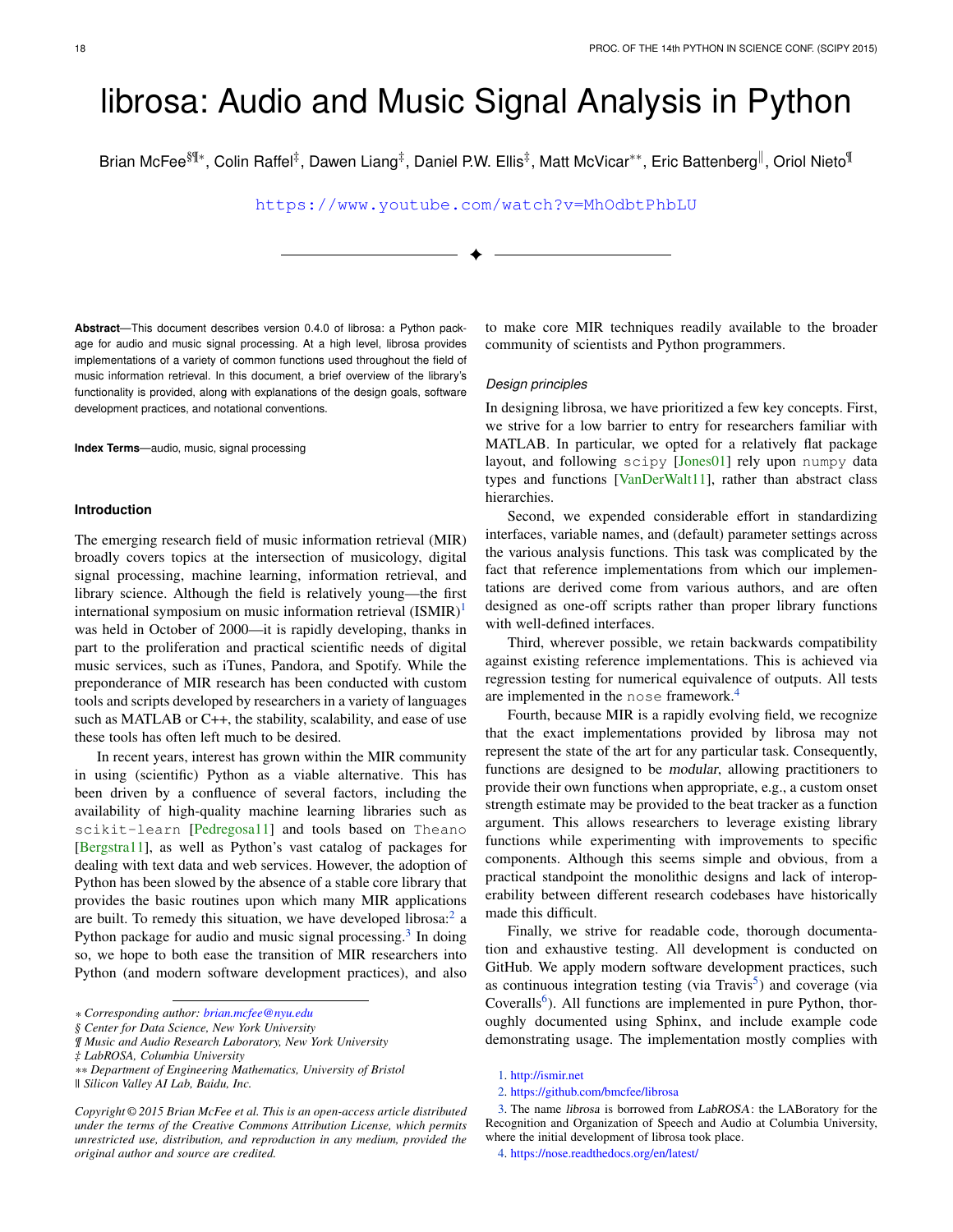PEP-8 recommendations, with a small set of exceptions for variable names that make the code more concise without sacrificing clarity: e.g., y and sr are preferred over more verbose names such as audio\_buffer and sampling\_rate.

#### *Conventions*

In general, librosa's functions tend to expose all relevant parameters to the caller. While this provides a great deal of flexibility to expert users, it can be overwhelming to novice users who simply need a consistent interface to process audio files. To satisfy both needs, we define a set of general conventions and standardized default parameter values shared across many functions.

An audio signal is represented as a one-dimensional numpy array, denoted as  $y$  throughout librosa. Typically the signal  $y$  is accompanied by the sampling rate (denoted  $sr$ ) which denotes the frequency (in Hz) at which values of y are sampled. The duration of a signal can then be computed by dividing the number of samples by the sampling rate:

```
>>> duration_seconds = float(len(y)) / sr
```
By default, when loading stereo audio files, the librosa.load() function downmixes to mono by averaging left- and right-channels, and then resamples the monophonic signal to the default rate  $sr=22050$  Hz.

Most audio analysis methods operate not at the native sampling rate of the signal, but over small frames of the signal which are spaced by a hop length (in samples). The default frame and hop lengths are set to 2048 and 512 samples, respectively. At the default sampling rate of 22050 Hz, this corresponds to overlapping frames of approximately 93ms spaced by 23ms. Frames are centered by default, so frame index t corresponds to the slice:

```
y (t * hop length - frame length / 2):
  (t * hop_length + frame_length / 2)],
```
where boundary conditions are handled by reflection-padding the input signal y. Unless otherwise specified, all sliding-window analyses use Hann windows by default. For analyses that do not use fixed-width frames (such as the constant-Q transform), the default hop length of 512 is retained to facilitate alignment of results.

The majority of feature analyses implemented by librosa produce two-dimensional outputs stored as numpy.ndarray, e.g.,  $S[f, t]$  might contain the energy within a particular frequency band  $f$  at frame index  $f$ . We follow the convention that the final dimension provides the index over time, e.g.,  $S[:, 0], S[:,$ 1] access features at the first and second frames. Feature arrays are organized column-major (Fortran style) in memory, so that common access patterns benefit from cache locality.

By default, all pitch-based analyses are assumed to be relative to a 12-bin equal-tempered chromatic scale with a reference tuning of  $A440 = 440.0$  Hz. Pitch and pitch-class analyses are arranged such that the 0th bin corresponds to C for pitch class or C1 (32.7 Hz) for absolute pitch measurements.

# **Package organization**

In this section, we give a brief overview of the structure of the librosa software package. This overview is intended to be superficial and cover only the most commonly used functionality. A complete API reference can be found at [https://bmcfee.github.io/librosa.](https://bmcfee.github.io/librosa)

```
6. https://coveralls.io
```
#### *Core functionality*

The librosa.core submodule includes a range of commonly used functions. Broadly, core functionality falls into four categories: audio and time-series operations, spectrogram calculation, time and frequency conversion, and pitch operations. For convenience, all functions within the core submodule are aliased at the top level of the package hierarchy, e.g., librosa.core.load is aliased to librosa.load.

<span id="page-1-3"></span>Audio and time-series operations include functions such as: reading audio from disk via the audioread package[7](#page-1-2) (core.load), resampling a signal at a desired rate (core.resample), stereo to mono conversion (core.to\_mono), time-domain bounded auto-correlation (core.autocorrelate), and zero-crossing detection (core.zero\_crossings).

Spectrogram operations include the short-time Fourier transform (stft), inverse STFT (istft), and instantaneous fre-quency spectrogram (ifgram) [\[Abe95\]](#page-6-3), which provide much of the core functionality for down-stream feature analysis. Additionally, an efficient constant-Q transform (cqt) implementation based upon the recursive down-sampling method of Schoerkhuber and Klapuri [\[Schoerkhuber10\]](#page-6-4) is provided, which produces logarithmically-spaced frequency representations suitable for pitch-based signal analysis. Finally, logamplitude provides a flexible and robust implementation of log-amplitude scaling, which can be used to avoid numerical underflow and set an adaptive noise floor when converting from linear amplitude.

Because data may be represented in a variety of time or frequency units, we provide a comprehensive set of convenience functions to map between different time representations: seconds, frames, or samples; and frequency representations: hertz, constant-Q basis index, Fourier basis index, Mel basis index, MIDI note number, or note in scientific pitch notation.

Finally, the core submodule provides functionality to estimate the dominant frequency of STFT bins via parabolic interpolation (piptrack) [\[Smith11\]](#page-6-5), and estimation of tuning deviation (in cents) from the reference A440. These functions allow pitch-based analyses (e.g., cqt) to dynamically adapt filter banks to match the global tuning offset of a particular audio signal.

#### *Spectral features*

Spectral representations—the distributions of energy over a set of frequencies—form the basis of many analysis techniques in MIR and digital signal processing in general. The librosa.feature module implements a variety of spectral representations, most of which are based upon the short-time Fourier transform.

The Mel frequency scale is commonly used to represent audio signals, as it provides a rough model of human frequency perception [\[Stevens37\]](#page-6-6). Both a Mel-scale spectrogram (librosa.feature.melspectrogram) and the commonly used Mel-frequency Cepstral Coefficients (MFCC) (librosa.feature.mfcc) are provided. By default, Mel scales are defined to match the implementation provided by Slaney's auditory toolbox [\[Slaney98\]](#page-6-7), but they can be made to match the Hidden Markov Model Toolkit (HTK) by setting the flag htk=True [\[Young97\]](#page-6-8).

<span id="page-1-2"></span>While Mel-scaled representations are commonly used to capture timbral aspects of music, they provide poor resolution of

<span id="page-1-0"></span>[<sup>5.</sup>](#page-0-8) <https://travis-ci.org>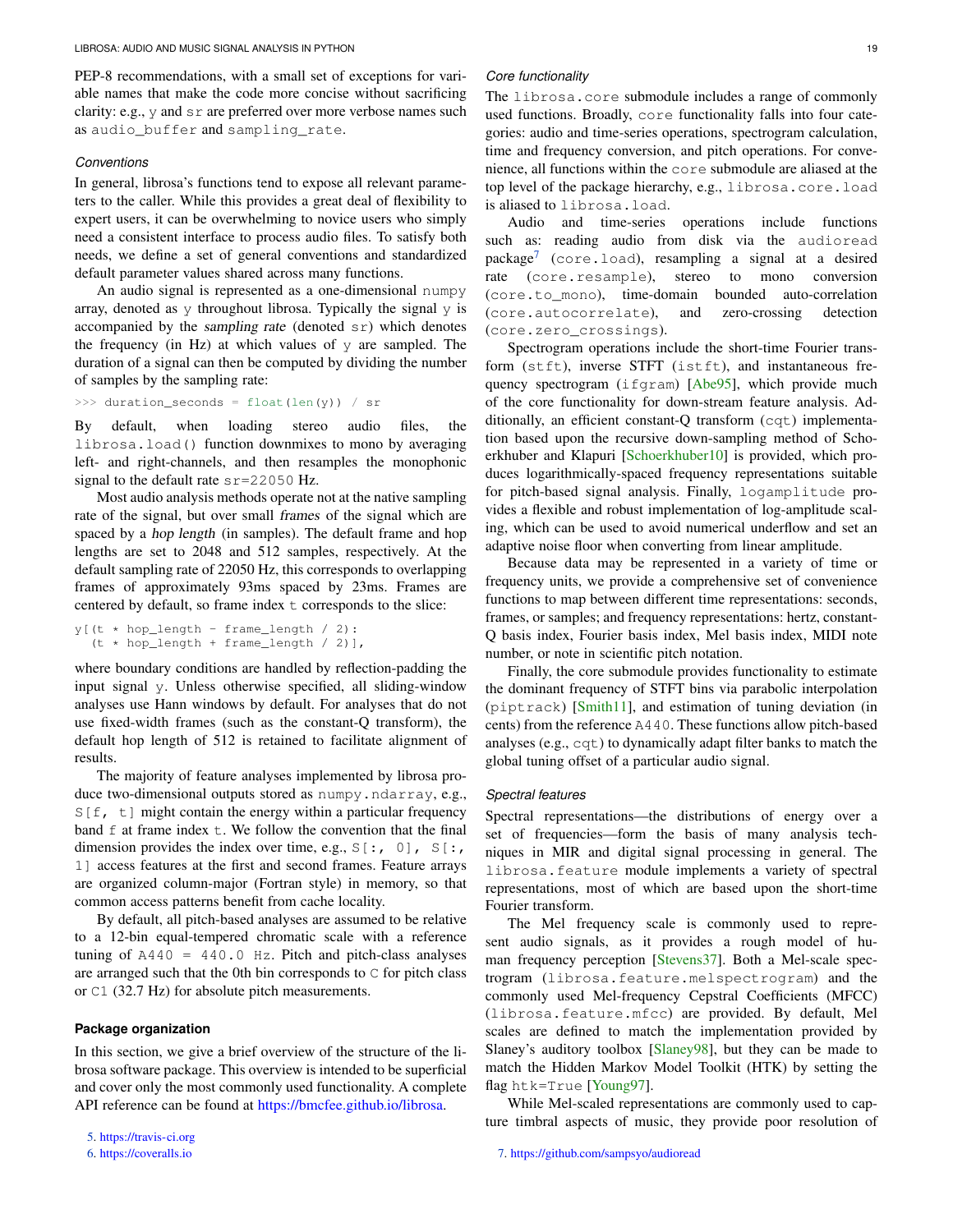<span id="page-2-1"></span>

*Fig. 1: First: the short-time Fourier transform of a 20-second audio clip (*librosa.stft*). Second: the corresponding Mel spectrogram, using 128 Mel bands (*librosa.feature.melspectrogram*). Third: the corresponding chromagram (*librosa.feature.chroma\_cqt*). Fourth: the Tonnetz features (*librosa.feature.tonnetz*).*

<span id="page-2-3"></span>pitches and pitch classes. Pitch class (or *chroma*) representations are often used to encode harmony while suppressing variations in octave height, loudness, or timbre. Two flexible chroma implementations are provided: one uses a fixed-window STFT analysis  $(chroma_setft)^8$  $(chroma_setft)^8$  and the other uses variable-window constant-Q transform analysis (chroma\_cqt). An alternative representation of pitch and harmony can be obtained by the tonnetz function, which estimates tonal centroids as coordinates in a six-dimensional interval space using the method of Harte et al. [\[Harte06\]](#page-6-9). Figure [1](#page-2-1) illustrates the difference between STFT, Mel spectrogram, chromagram, and Tonnetz representations, as constructed by the following code fragment:<sup>[9](#page-2-2)</sup>

```
>>> filename = librosa.util.example_audio_file()
>>> y, sr = librosa.load(filename,
... offset=25.0,
... duration=20.0)
\gg spectrogram = np.abs(librosa.stft(y))
>>> melspec = librosa.feature.melspectrogram(y=y,
... sr=sr)
>>> chroma = librosa.feature.chroma_cqt(y=y,
                                sr = sr)
>>> tonnetz = librosa.feature.tonnetz(y=y, sr=sr)
```
In addition to Mel and chroma features, the feature submodule provides a number of spectral statistic representations, including spectral\_centroid, spectral\_bandwidth, spectral\_rolloff [\[Klapuri07\]](#page-6-10),

# <span id="page-2-7"></span>and spectral\_contrast [\[Jiang02\]](#page-6-11).<sup>[10](#page-2-5)</sup>

Finally, the feature submodule provides a few functions to implement common transformations of time-series features in MIR. This includes delta, which provides a smoothed estimate of the time derivative; stack\_memory, which concatenates an input feature array with time-lagged copies of itself (effectively simulating feature *n*-grams); and sync, which applies a usersupplied aggregation function (e.g., numpy.mean or median) across specified column intervals.

# *Display*

The display module provides simple interfaces to visually render audio data through matplotlib [\[Hunter07\]](#page-6-12). The first function, display.waveplot simply renders the amplitude envelope of an audio signal  $y$  using matplotlib's  $fill$  between function. For efficiency purposes, the signal is dynamically downsampled. Mono signals are rendered symmetrically about the horizontal axis; stereo signals are rendered with the left-channel's amplitude above the axis and the right-channel's below. An example of waveplot is depicted in Figure [2](#page-3-0) (top).

The second function, display.specshow wraps matplotlib's imshow function with default settings (origin and aspect) adapted to the expected defaults for visualizing spectrograms. Additionally, specshow dynamically selects appropriate colormaps (binary, sequential, or diverging) from the data type and range.<sup>[11](#page-2-6)</sup> Finally, specshow provides a variety of acoustically relevant axis labeling and scaling parameters. Examples of specshow output are displayed in Figures [1](#page-2-1) and [2](#page-3-0) (middle).

# <span id="page-2-8"></span>*Onsets, tempo, and beats*

While the spectral feature representations described above capture frequency information, time information is equally important for many applications in MIR. For instance, it can be beneficial to analyze signals indexed by note or beat events, rather than absolute time. The onset and beat submodules implement functions to estimate various aspects of timing in music.

<span id="page-2-4"></span>More specifically, the onset module provides two functions: onset\_strength and onset\_detect. The onset\_strength function calculates a thresholded spectral flux operation over a spectrogram, and returns a one-dimensional array representing the amount of increasing spectral energy at each frame. This is illustrated as the blue curve in the bottom panel of Figure [2.](#page-3-0) The onset\_detect function, on the other hand, selects peak positions from the onset strength curve following the heuristic described by Boeck et al. [\[Boeck12\]](#page-6-13). The output of onset\_detect is depicted as red circles in the bottom panel of Figure [2.](#page-3-0)

The beat module provides functions to estimate the global tempo and positions of beat events from the onset strength function, using the method of Ellis [\[Ellis07\]](#page-6-14). More specifically, the beat tracker first estimates the tempo, which is then used to set the target spacing between peaks in an onset strength function. The output of the beat tracker is displayed as the dashed green lines in Figure [2](#page-3-0) (bottom).

<span id="page-2-0"></span>[<sup>8.</sup>](#page-2-3) chroma\_stft is based upon the reference implementation provided at <http://labrosa.ee.columbia.edu/matlab/chroma-ansyn/>

<span id="page-2-2"></span>[<sup>9.</sup>](#page-2-4) For display purposes, spectrograms are scaled by librosa.logamplitude. We refer readers to the accompanying IPython notebook for the full source code to recontsruct figures.

<span id="page-2-5"></span>[<sup>10.</sup>](#page-2-7) spectral\_\* functions are derived from MATLAB reference implementations provided by the METLab at Drexel University. [http://music.ece.](http://music.ece.drexel.edu/) [drexel.edu/](http://music.ece.drexel.edu/)

<span id="page-2-6"></span>[<sup>11.</sup>](#page-2-8) If the seaborn package [\[Waskom14\]](#page-6-15) is available, its version of *cubehelix* is used for sequential data.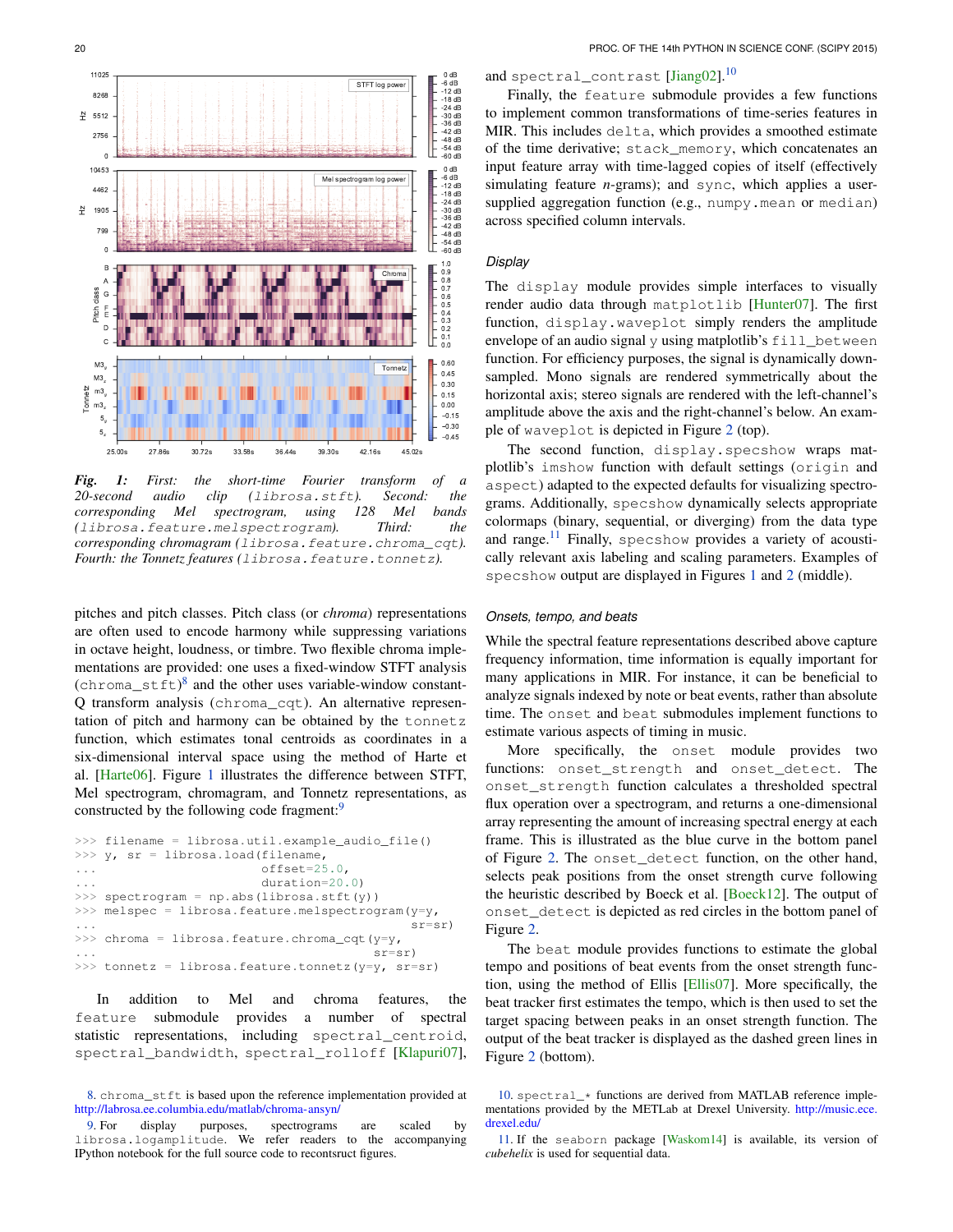<span id="page-3-0"></span>

*Fig. 2: Top: a waveform plot for a 20-second audio clip* y*, generated by* librosa.display.waveplot*. Middle: the log-power short-time Fourier transform (STFT) spectrum for* y *plotted on a logarithmic frequency scale, generated by* librosa.display.specshow*. Bottom: the onset strength function (*librosa.onset.onset\_strength*), detected onset events (*librosa.onset.onset\_detect*), and detected beat events (*librosa.beat.beat\_track*) for* y*.*

Tying this all together, the tempo and beat positions for an input signal can be easily calculated by the following code fragment:

```
>> v, sr = librosa.load(FILENAME)>>> tempo, frames = librosa.beat.beat_track(y=y,
... sr=sr)
>>> beat_times = librosa.frames_to_time(frames,
... sr=sr)
```
Any of the default parameters and analyses may be overridden. For example, if the user has calculated an onset strength envelope by some other means, it can be provided to the beat tracker as follows:

```
>>> oenv = some_other_onset_function(y, sr)
>>> librosa.beat.beat_track(onset_envelope=oenv)
```
All detection functions (beat and onset) return events as frame indices, rather than absolute timing. The downside of this is that it is left to the user to convert frame indices back to absolute time. However, in our opinion, this is outweighed by two practical benefits: it simplifies the implementations, and it makes the results directly accessible to frame-indexed functions such as librosa.feature.sync.

#### *Structural analysis*

Onsets and beats provide relatively low-level timing cues for music signal processing. Higher-level analyses attempt to detect larger structure in music, e.g., at the level of bars or functional components such as *verse* and *chorus*. While this is an active area of research that has seen rapid progress in recent years, there are some useful features common to many approaches. The segment submodule contains a few useful functions to facilitate structural analysis in music, falling broadly into two categories.

First, there are functions to calculate and manipulate *recurrence* or *self-similarity* plots. The segment.recurrence\_matrix constructs a binary *k*nearest-neighbor similarity matrix from a given feature array and a user-specified distance function. As displayed in Figure [3](#page-4-0) (left), repeating sequences often appear as diagonal bands in the recurrence plot, which can be used to detect musical structure. It is sometimes more convenient to operate in *time*-*lag* coordinates, rather than *time*-*time*, which transforms diagonal structures into more easily detectable horizontal structures (Figure [3,](#page-4-0) right) [\[Serra12\]](#page-6-16). This is facilitated by the recurrence\_to\_lag (and lag\_to\_recurrence) functions.

Second, temporally constrained clustering can be used to detect feature change-points without relying upon repetition. This is implemented in librosa by the segment.agglomerative function, which uses scikit-learn's implementation of Ward's agglomerative clustering method [\[Ward63\]](#page-6-17) to partition the input into a user-defined number of contiguous components. In practice, a user can override the default clustering parameters by providing an existing sklearn.cluster.AgglomerativeClustering object as an argument to segment.agglomerative().

# *Decompositions*

Many applications in MIR operate upon latent factor representations, or other decompositions of spectrograms. For example, it is common to apply non-negative matrix factorization (NMF) [\[Lee99\]](#page-6-18) to magnitude spectra, and analyze the statistics of the resulting time-varying activation functions, rather than the raw observations.

The decompose module provides a simple interface to factor spectrograms (or general feature arrays) into *components* and *activations*: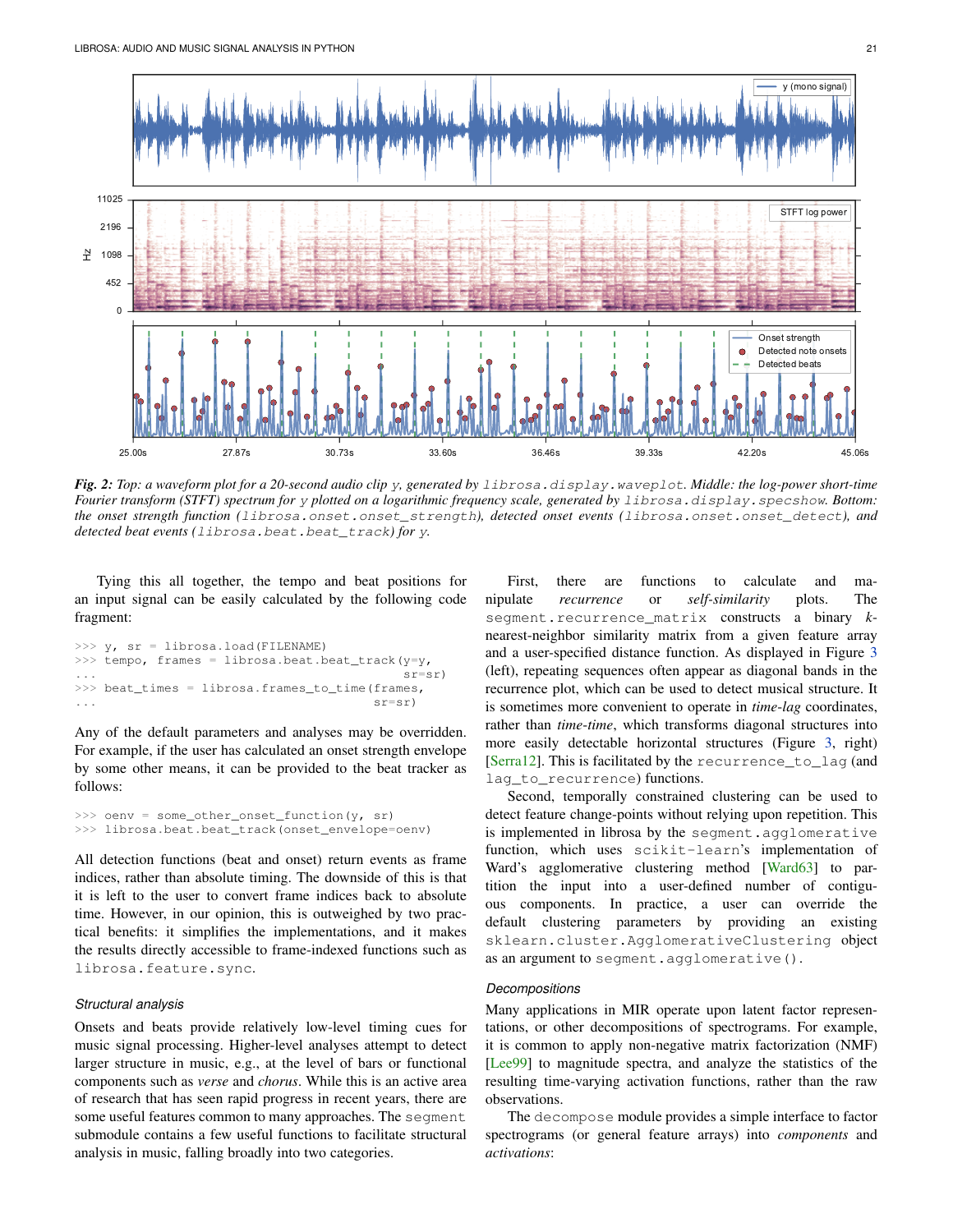Lag plot

*Fig. 3: Left: the recurrence plot derived from the chroma features displayed in Figure [1.](#page-2-1) Right: the corresponding time-lag plot.*

0.00s

9.98s

19.99s

Lag

-10.01s

0.00s

<span id="page-4-1"></span>

<span id="page-4-0"></span>25.00s 27.86s 30.72s 33.58s 36.44s 39.30s 42.16s 45.02s

25.00s 27.86s 30.72s 33.58s 36.44s 39.30s 42.16s 45.02s

Recurrence plo

*Fig. 4: Top: the separated harmonic and percussive waveforms. Middle: the Mel spectrogram of the harmonic component. Bottom: the Mel spectrogram of the percussive component.*

#### >>> comps, acts = librosa.decompose.decompose(S)

By default, the decompose() function constructs a scikit-learn NMF object, and applies its fit\_transform() method to the transpose of S. The resulting basis components and activations are accordingly transposed, so that comps.dot(acts) approximates S. If the user wishes to apply some other decomposition technique, any object fitting the sklearn.decomposition interface may be substituted:

```
>>> T = SomeDecomposer()
>>> librosa.decompose.decompose(S, transformer=T)
```
In addition to general-purpose matrix decomposition techniques, librosa also implements the harmonic-percussive source separation (HPSS) method of Fitzgerald [\[Fitzgerald10\]](#page-6-19) as decompose.hpss. This technique is commonly used in MIR to suppress transients when analyzing pitch content, or suppress stationary signals when detecting onsets or other rhythmic elements. An example application of HPSS is illustrated in Figure [4.](#page-4-1)

# *Effects*

The effects module provides convenience functions for applying spectrogram-based transformations to time-domain signals.

#### For instance, rather than writing

```
>>> D = librosa.stft(y)
>>> Dh, Dp = librosa.decompose.hpss(D)
>>> y_harmonic = librosa.istft(Dh)
```
25.00s 27.86s 30.72s 33.58s 36.44s 39.30s 42.16s 45.02s

#### one may simply write

>>> y\_harmonic = librosa.effects.harmonic(y)

Convenience functions are provided for HPSS (retaining the harmonic, percussive, or both components), time-stretching and pitch-shifting. Although these functions provide no additional functionality, their inclusion results in simpler, more readable application code.

#### *Output*

The output module includes utility functions to save the results of audio analysis to disk. Most often, this takes the form of annotated instantaneous event timings or time intervals, which are saved in plain text (comma- or tab-separated values) via output.times\_csv and output.annotation, respectively. These functions are somewhat redundant with alternative functions for text output (e.g., numpy.savetxt), but provide sanity checks for length agreement and semantic validation of time intervals. The resulting outputs are designed to work with other common MIR tools, such as mir\_eval [\[Raffel14\]](#page-6-20) and sonic-visualiser [\[Cannam10\]](#page-6-21).

The output module also provides the write\_wav function for saving audio in .wav format. The write\_wav simply wraps the built-in scipy wav-file writer (scipy.io.wavfile.write) with validation and optional normalization, thus ensuring that the resulting audio files are well-formed.

# **Caching**

MIR applications typically require computing a variety of features (e.g., MFCCs, chroma, beat timings, etc) from each audio signal in a collection. Assuming the application programmer is content with default parameters, the simplest way to achieve this is to call each function using audio time-series input, e.g.:

```
>>> mfcc = librosa.feature.mfcc(y=y, sr=sr)
>>> tempo, beats = librosa.beat.beat_track(y=y,
                                            sr=sr)
```
However, because there are shared computations between the different functions—mfcc and beat\_track both compute logscaled Mel spectrograms, for example—this results in redundant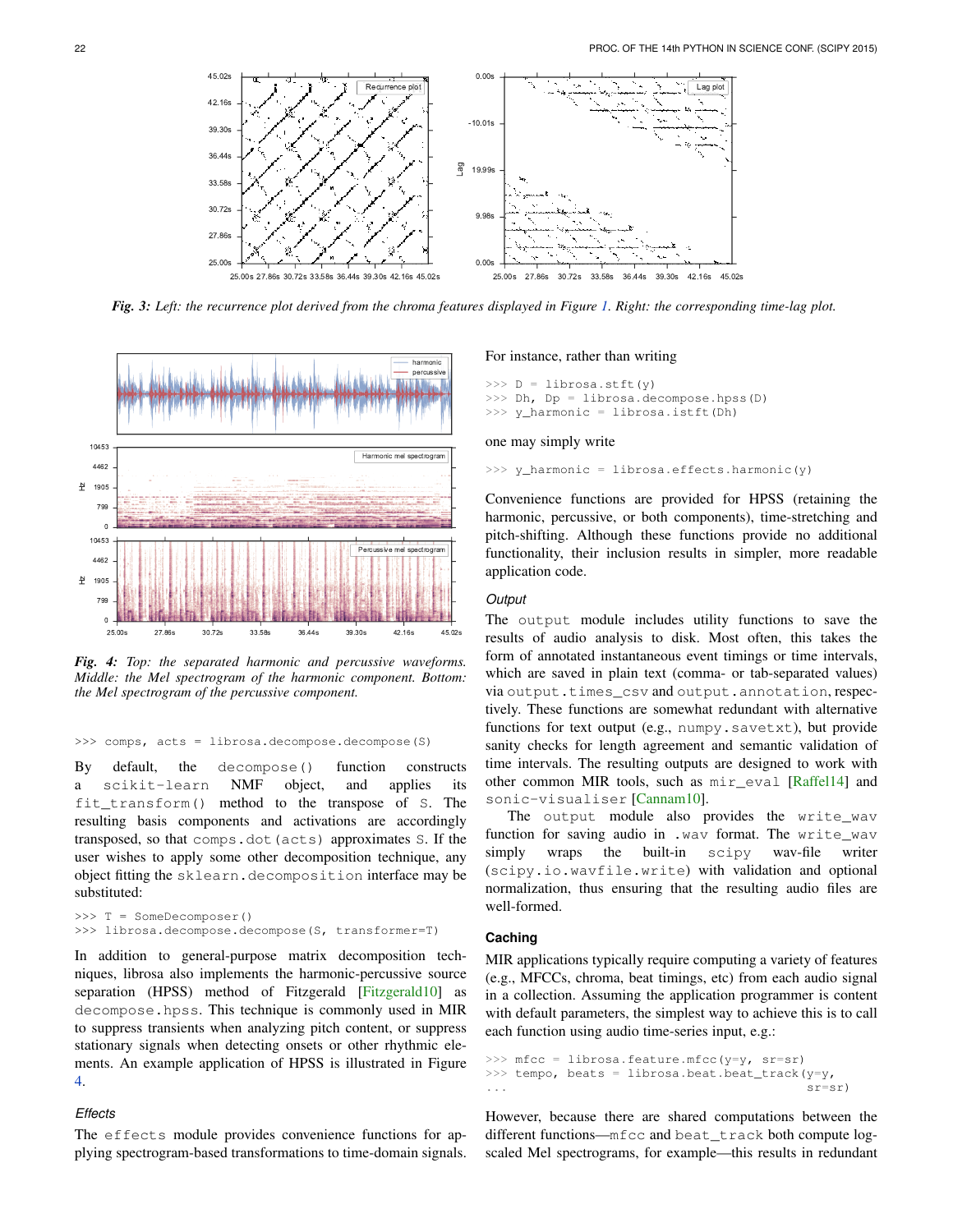(and inefficient) computation. A more efficient implementation of the above example would factor out the redundant features:

|                         | $\gg$ lms = librosa.logamplitude(                    |
|-------------------------|------------------------------------------------------|
| $\sim$ $\sim$ $\sim$    | librosa.feature.melspectrogram(y=y,                  |
| $\cdot$ $\cdot$ $\cdot$ | $sr = sr)$ )                                         |
|                         | $\gg$ mfcc = librosa.feature.mfcc(S=lms)             |
|                         | $\gg$ tempo, beats = librosa.beat.beat track (S=lms, |
|                         | $s$ r= $sr$ )                                        |

Although it is more computationally efficient, the above example is less concise, and it requires more knowledge of the implementations on behalf of the application programmer. More generally, nearly all functions in librosa eventually depend upon STFT calculation, but it is rare that the application programmer will need the STFT matrix as an end-result.

One approach to eliminate redundant computation is to decompose the various functions into blocks which can be arranged in a computation graph, as is done in Essentia [\[Bogdanov13\]](#page-6-22). However, this approach necessarily constrains the function interfaces, and may become unwieldy for common, simple applications.

Instead, librosa takes a lazy approach to eliminating redundancy via *output caching*. Caching is implemented through an extension of the Memory class from the joblib package<sup>[12](#page-5-1)</sup>, which provides disk-backed memoization of function outputs. The cache object (librosa.cache) operates as a decorator on all non-trivial computations. This way, a user can write simple application code (i.e., the first example above) while transparently eliminating redundancies and achieving speed comparable to the more advanced implementation (the second example).

The cache object is disabled by default, but can be activated by setting the environment variable LIBROSA\_CACHE\_DIR prior to importing the package. Because the Memory object does not implement a cache eviction policy (as of version 0.8.4), it is recommended that users purge the cache after processing each audio file to prevent the cache from filling all available disk  $space<sup>13</sup>$  $space<sup>13</sup>$  $space<sup>13</sup>$ . We note that this can potentially introduce race conditions in multi-processing environments (i.e., parallel batch processing of a corpus), so care must be taken when scheduling cache purges.

#### <span id="page-5-8"></span>**Parameter tuning**

Some of librosa's functions have parameters that require some degree of tuning to optimize performance. In particular, the performance of the beat tracker and onset detection functions can vary substantially with small changes in certain key parameters.

After standardizing certain default parameters—sampling rate, frame length, and hop length—across all functions, we optimized the beat tracker settings using the parameter grid given in Table [1.](#page-5-3) To select the best-performing configuration, we evaluated the performance on a data set comprised of the Isophonics Beatles corpus<sup>[14](#page-5-4)</sup> and the SMC Dataset2 [\[Holzapfel12\]](#page-6-23) beat annotations. Each configuration was evaluated using mir eval [\[Raffel14\]](#page-6-20), and the configuration was chosen to maximize the Correct Metric Level (Total) metric [\[Davies14\]](#page-6-24).

<span id="page-5-9"></span>Similarly, the onset detection parameters (listed in Table [2\)](#page-5-5) were selected to optimize the F1-score on the Johannes Kepler University onset database.<sup>[15](#page-5-6)</sup>

- <span id="page-5-4"></span>[14.](#page-5-9) <http://isophonics.net/content/reference-annotations>
- <span id="page-5-6"></span>[15.](#page-5-10) [https://github.com/CPJKU/onset\\_db](https://github.com/CPJKU/onset_db)

<span id="page-5-3"></span>

| Parameter | <b>Description</b>                               | Values                |
|-----------|--------------------------------------------------|-----------------------|
| fmax      | Maximum frequency value (Hz)                     | 8000, 11025           |
| n mels    | Number of Mel bands                              | 32, 64, 128           |
| aggregate | Spectral flux aggregation function               | np.mean.<br>np.median |
| ac size   | Maximum lag for onset autocorre-<br>lation(s)    | 2, 4, 8               |
| std_bpm   | Deviation of tempo estimates<br>from $120.0$ BPM | 0.5, 1.0, 2.0         |
| tightness | Penalty for deviation from esti-<br>mated tempo  | 50, 100, 400          |

*TABLE 1: The parameter grid for beat tracking optimization. The best configuration is indicated in bold.*

<span id="page-5-5"></span>

| Parameter | <b>Description</b>                    | Values                |
|-----------|---------------------------------------|-----------------------|
| fmax      | Maximum frequency value<br>(Hz)       | 8000, 11025           |
| n mels    | Number of Mel bands                   | 32, 64, 128           |
| aggregate | Spectral flux aggregation<br>function | np.mean,<br>np.median |
| delta     | Peak picking threshold                | $0.0 - 0.10(0.07)$    |

<span id="page-5-7"></span>*TABLE 2: The parameter grid for onest detection optimization. The best configuration is indicated in bold.*

We note that the "optimal" default parameter settings are merely estimates, and depend upon the datasets over which they are selected. The parameter settings are therefore subject to change in the future as larger reference collections become available. The optimization framework has been factored out into a separate repository, which may in subsequent versions grow to include additional parameters.<sup>[16](#page-5-11)</sup>

# <span id="page-5-12"></span>**Conclusion**

This document provides a brief summary of the design considerations and functionality of librosa. More detailed examples, notebooks, and documentation can be found in our development repository and project website. The project is under active development, and our roadmap for future work includes efficiency improvements and enhanced functionality of audio coding and file system interactions.

#### *Citing librosa*

We request that when using librosa in academic work, authors cite the Zenodo reference [\[McFee15\]](#page-6-25). For references to the *design* of the library, citation of the present document is appropriate.

# *Acknowledgements*

BM acknowledges support from the Moore-Sloan Data Science Environment at NYU. Additional support was provided by NSF grant IIS-1117015.

# **REFERENCES**

<span id="page-5-11"></span><span id="page-5-0"></span>[Pedregosa11] Pedregosa, Fabian, Gaël Varoquaux, Alexandre Gramfort, Vincent Michel, Bertrand Thirion, Olivier Grisel, Mathieu Blondel et al. *Scikit-learn: Machine learning in Python.* The Journal of Machine Learning Research 12 (2011): 2825-2830.

<span id="page-5-10"></span><span id="page-5-1"></span>[<sup>12.</sup>](#page-5-7) <https://github.com/joblib/joblib>

<span id="page-5-2"></span>[<sup>13.</sup>](#page-5-8) The cache can be purged by calling librosa.cache.clear().